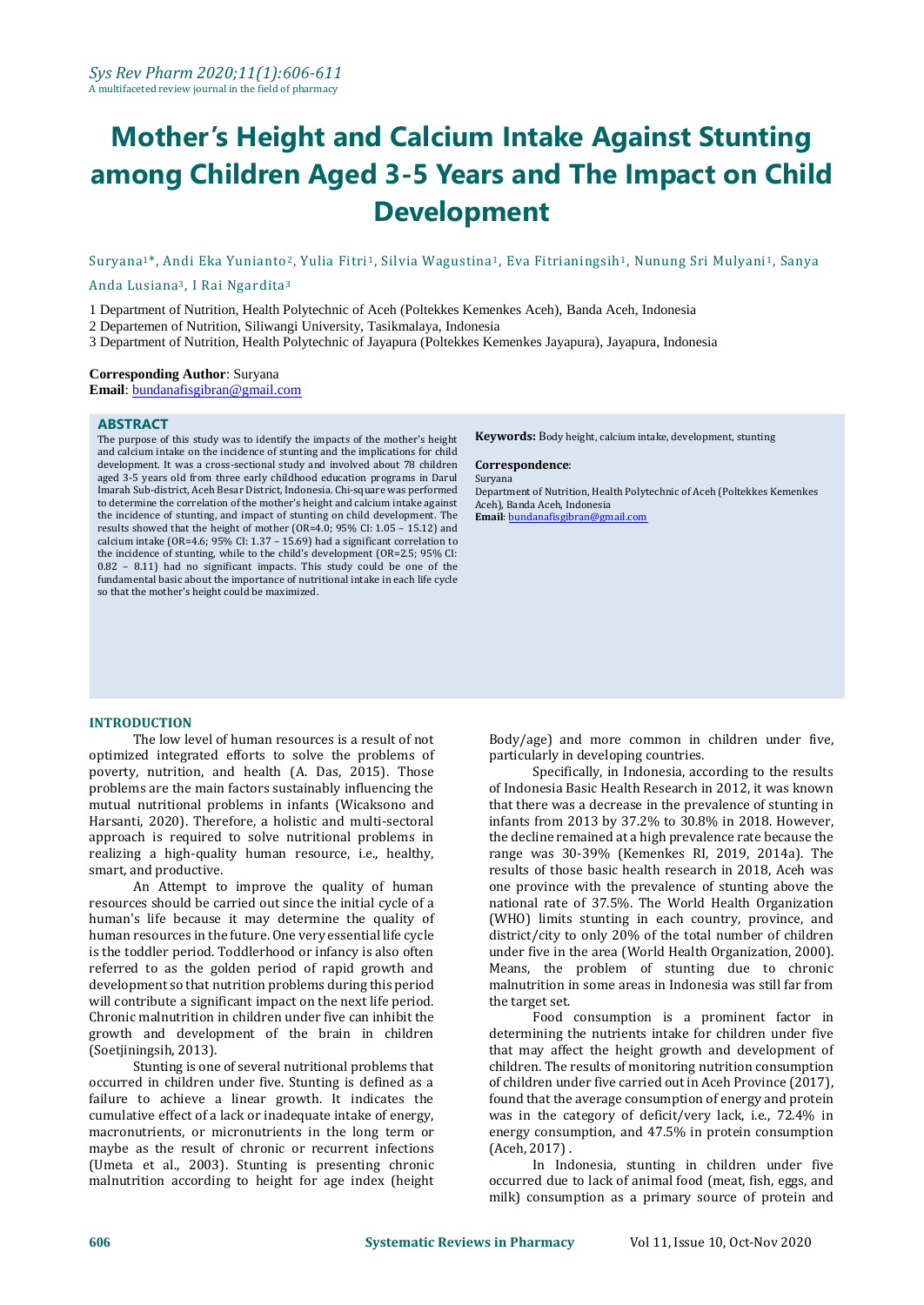calcium, the growth could be hampered if the child has a protein deficiency although sufficient energy intake (Faisal A, 2012; RS, 2005). Calcium deficiency known will affect linear growth if the calcium content in the bones less than 50% of normal, while other studies have shown zinc deficiency to linear growth.

Besides nutrition aspects, genetic factors also influence the child's height. One of the genetic factors is the height of the mother during pregnancy, known as maternal height (Kesehatan, 2010). Short mothers, even if fathers are normal, lead to stunting children. Babies born to malnourished or stunted mothers are likely suffering from malnutrition and stunting too. Thus, lack of nutrition passes from one generation to the next (Bank, 2006). Mothers who classified as stunting may increase the adverse risk of outcome fetuses, newborns, and children. Women with height less than 145 cm or called as stunting is at risk of having stunting children (Brief, 2010). While the research of Zottarelli et al. 2007, showed that mother's height <150 cm tends to have stunting children (Zottarelli et al., 2007).

Stunting due to chronic malnutrition indicates a public health problem since the association with an increased risk of morbidity and mortality. Various adverse effects have been found in stunting children. Research by Mendez et al. (1999) conducted in the Philippines proved it significantly, cognitive test scores in stunting children aged 24 months were lower than in normal one. They also have lower scores on language and math test scores (Mendez and Adair, 1999). Also, stunting causes a significant decrease in the development of motor and mental function later reduces physical capacity.(World Health Organization, 2000) Long-term effects of stunting include short body size, reduced working capacity, and an increased risk of poor reproductive performance. Stunting contributes up to 14.5% of deaths annually and 12.6% of disability-adjusted life-years (DALYs) in children under five years (The Lancet, 2013).

#### **METHODOLOGY**

## **Study Design and Sampling**

The study was a descriptive-analytic using a cross-sectional study design. The study located in Darul Imarah Subdistrict, Aceh Besar District, in three early childhood education programs (called PAUDs), namely AL-Yaqin, AT-Taqwa, and AL-Bariq. This research was conducted in August-September 2019. The population was households that have toddlers, while respondents were mothers who have toddlers aged 3-5 years. One District in Aceh Province would be chosen according to the high prevalence of stunting. By using the same sampling method, 1-2 villages in a chosen sub-district were selected. Furthermore, toddlers were obtained through those 2-3 early childhood education programs. The number of samples in this study was the total population that met the sample candidates, a total of about 78 samples. Primary data collection executed by interviews using questionnaires and direct measurement. Before data collection, an informed consent form was distributed through selected early schools to be filled out and signed by the families of the chosen children. Furthermore, the parents of the sample who were willing to participate in the study would be involved in the collecting data in each early childhood school at the school delivery or pick up time.

#### **Socio-Demographic Characteristics**

Data on socio-demographic characteristics consisted of the mother and toddler characteristics. Data on the characteristics of children under five were including sex and age, while data on the mother's characteristics were determined from education and occupation.

#### **Calcium Intake**

The data of calcium intake was collected using a 1x24 hour food recall method for two days, and Food Frequency Questionnaires (FFQ) were performed to measure the quality of food consumption data used to assess the consumption frequency of calcium sources food. Calcium adequacy calculated by directly comparing the adequacy rate. Furthermore, the level of nutrient adequacy obtained by comparing the amount of these nutrients consumption with their adequacy.(Kemenkes RI, 2014b) Here is the formula for the nutrients adequacy:

AdLNi = (CNi/RDANi) x 100%

Note:

AdLNi = The adequacy level of nutrient i

CNi = Consumption of nutrients i

RDANi = RDA of nutrient i

#### **Child Development**

Measuring toddler development was by using the Pre Development Screening Questionnaire, which was according to the age of the child, regarding the toddler's development achieved. This questionnaire contains ten questions with "yes" or "no" answer choices. Calculate the answer "Yes" then categorized according to the child's development, classified as normal/appropriate if the score was 9-10, and classified as suspected or suspicious having problems if the score achieved was less than 9 (Dhamayanti, 2006).

#### **Anthropometric Characteristics of the Participants**

Anthropometric variables were defined according to the WHO Growth Child standards 2006(Onis M, 2006) and calculated using the World Health Organization WHO Anthro software (version 3.2.2, January 2011). The following variables were calculated: height-for-age z-score (HAZ), Weight-for-age z-score (WAZ), BMI-for-age z-score (zBMI), Weight-for-height z-score. The following cut-offs as defined by the WHO were used: stunted: <-2 HAZ (moderately stunted: -3≤ HAZ <-2; severely stunted: HAZ<-3); acute malnutrition based on WHZ score: <-2 WHZ (acute malnutrition: -3≤ WHZ <-2; severe acute malnutrition: WHZ <-3). Data of the mother's height collected by Anthropometric measurements were the measurement of height by using microtoice with a capacity of 200 cm and accuracy level 0.1 cm.

#### **Data Analysis**

The information gathered from questionnaires filled into the primary sheet using the Statistical Package for Social Sciences (SPSS) version 22. After data entry, data transformation, and data analysis. Chi-square test was performing to analyze the correlation among the effect mother's height, calcium intake to stunting, and effect stunting to child development. Descriptive characteristics such as mean, median, frequency, and percentage were calculated. All results were considered significant if P  $< 0.05.$ 

#### **Ethical Approval**

The Ethics Committee approved this health research study through the Polytechnic of Health Ministry Aceh before the survey was executed. Information of the respondent gathered by the questionnaires was confidentially kept. Signed informed consent for the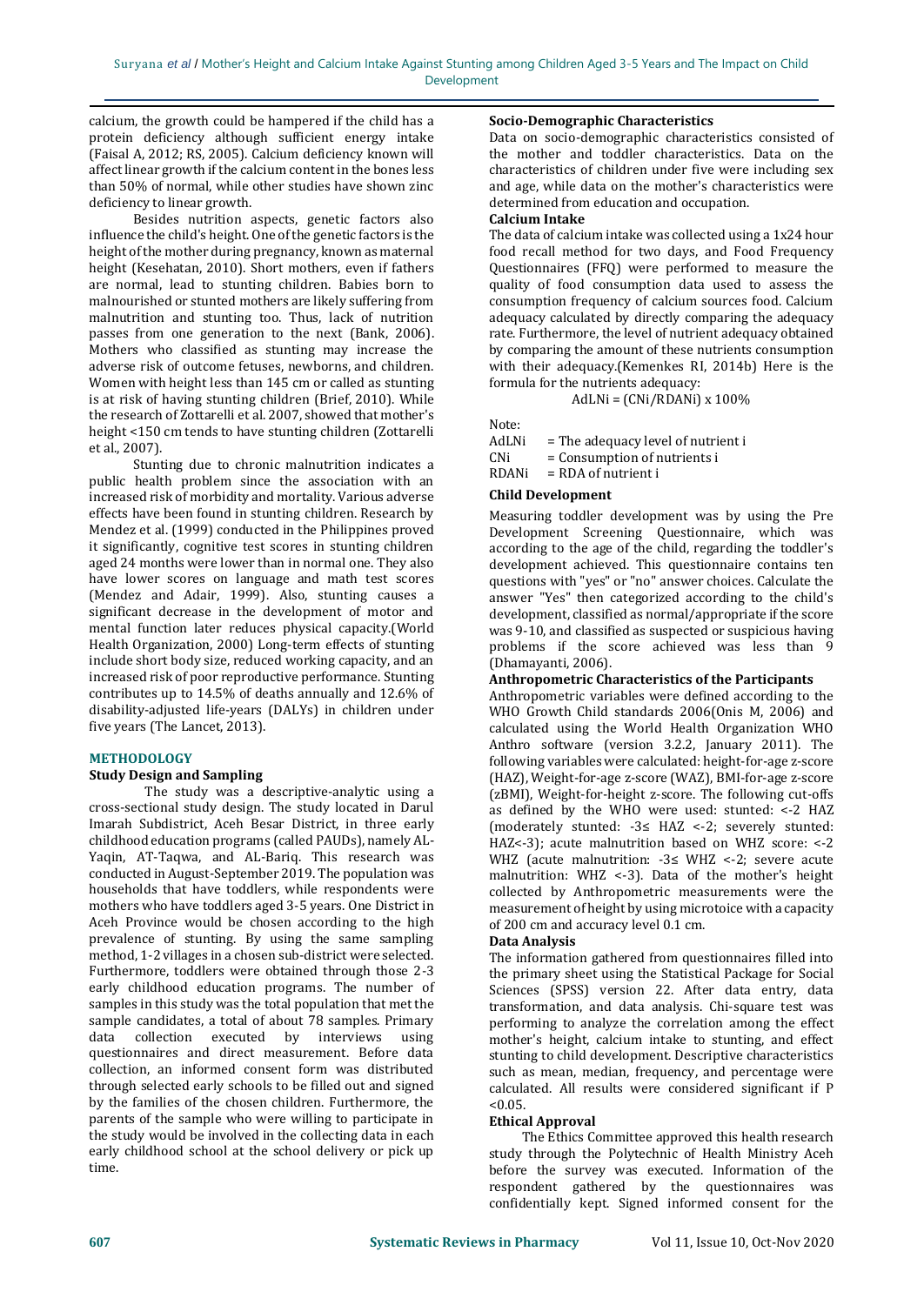respondent participation was obtained before included in this study.

#### **RESULTS AND DISCUSSION**

This study involved samples that early childhood students aged 3-5 years of some early childhood programs, namely, Alyakin, At-Taqwa, and Al-Yasin, located in Darul Imarah subdistrict, Aceh, Indonesia. The total number of samples was 78 children consisting of 67.9% children aged 36-48 months and 32.1% of children aged 48-59 months. Most of the samples were female, about 60.3%, and males, about 39.7% (Table 1).

The result of the study revealed that most children were categorized as normal nutritional status under the height index according to age (body height/age) (78.2%). Still, there were several stunting children (21.8%). Following the results of the Indonesia Basic Health Research (Riskesdas 2018), the stunting prevalence n this study was lower than the national stunting prevalence rate by age 36-47 months old, that was equal to 40.7%, very short category was about 10.7% and short category was approximately 20.9%. While the age 48-59 months old group was found about 26.9%, with a very short category was 7.7%, and a short category was 19.2%.

The development of children in this study was measured using the Development Pre-Screening Questionnaire instrument with two categorizations, namely suspect and normal. Table 1 shows that most samples had normal development (73.1%). However, it also found children with suspicious development (26.9%).

The characteristics of the mother consisted of occupation and education. Table 2 shows that mostly sample mothers' occupations were housewives (70.9%), followed by entrepreneurs such as trade (12.8%) and civil servants (10.2%). The majority sample had mothers with a senior high school education level (64.1%), and the lowest percentage was elementary school education level  $(6.4\%)$ .

The mother's height measurement was aimed to determine the status of maternal stunting. The stunting categorization in this parameter used mother's height ≤150 cm, while not stunting if the mother's height >150 cm. The results showed that the majority mother's sample was with height >150 cm or categorized as not stunting (78.2%). However, it also found the percentage of mothers who ≤150 cm in height or classified as stunting, approximately 21.8%

| Table 1 Distribution of sample according to the characteristics |             |                        |
|-----------------------------------------------------------------|-------------|------------------------|
| Characteristics                                                 | $\mathbf n$ | $\%$                   |
| Age (months old)                                                |             |                        |
| 36-47                                                           | 25          | 32.1                   |
| 47-59                                                           | 53          | 67.9                   |
| Total                                                           | 78          | 100                    |
| <b>Sex</b>                                                      |             |                        |
| Male                                                            | 31          | 39.7                   |
| Female                                                          | 47          | 60.3                   |
| Total                                                           | 78          | 100                    |
| <b>Development Category</b>                                     |             |                        |
| Suspicious development (suspected having a developmental        | 21          | 26.9                   |
| problem)                                                        |             |                        |
| Normal                                                          | 57          | 73.1                   |
| Total                                                           | 73          | 100                    |
| <b>Stunting Categories</b>                                      |             |                        |
| Stunting                                                        | 17          | 21.8                   |
| Normal                                                          | 61          | 78.2                   |
| Total                                                           | 73          | 100                    |
| <b>Mother's Occupation</b>                                      |             |                        |
| Housewife                                                       | 60          | 70.9                   |
| Civil servants                                                  | 8           | 10.2                   |
| Entrepreneur                                                    | 10          | 12.8                   |
| Total                                                           | 78          | 100                    |
| <b>Mother's Education</b>                                       |             |                        |
| Elementary school                                               | 5           | 6.4                    |
| Junior High School                                              | 11          | 14.1                   |
| Senior High School                                              | 50          | 64.1                   |
| College                                                         | 12          | 15.4                   |
| Total                                                           | 78          | 100                    |
| <b>Mother's Height Categories</b>                               |             |                        |
| Short (height $\leq 150$ cm)                                    | 17          | 21.8                   |
| Not short (height >150 cm)                                      | 61          | 78.2                   |
| Total                                                           | 73          | 100                    |
| $(\bar{x} \pm sd)$ (max-min)                                    |             | $(153±4,54)$ (165±135) |

Table 2 Distribution of samples according to the adequacy level of energy and other nutrients

| <b>Nutrient Consumption</b>   | N  | $\%$ |
|-------------------------------|----|------|
| Energy adequacy level         |    |      |
| Severe deficit (<70% RDA)     | 33 | 42.3 |
| Moderate deficit (70-79% RDA) | 14 | 179  |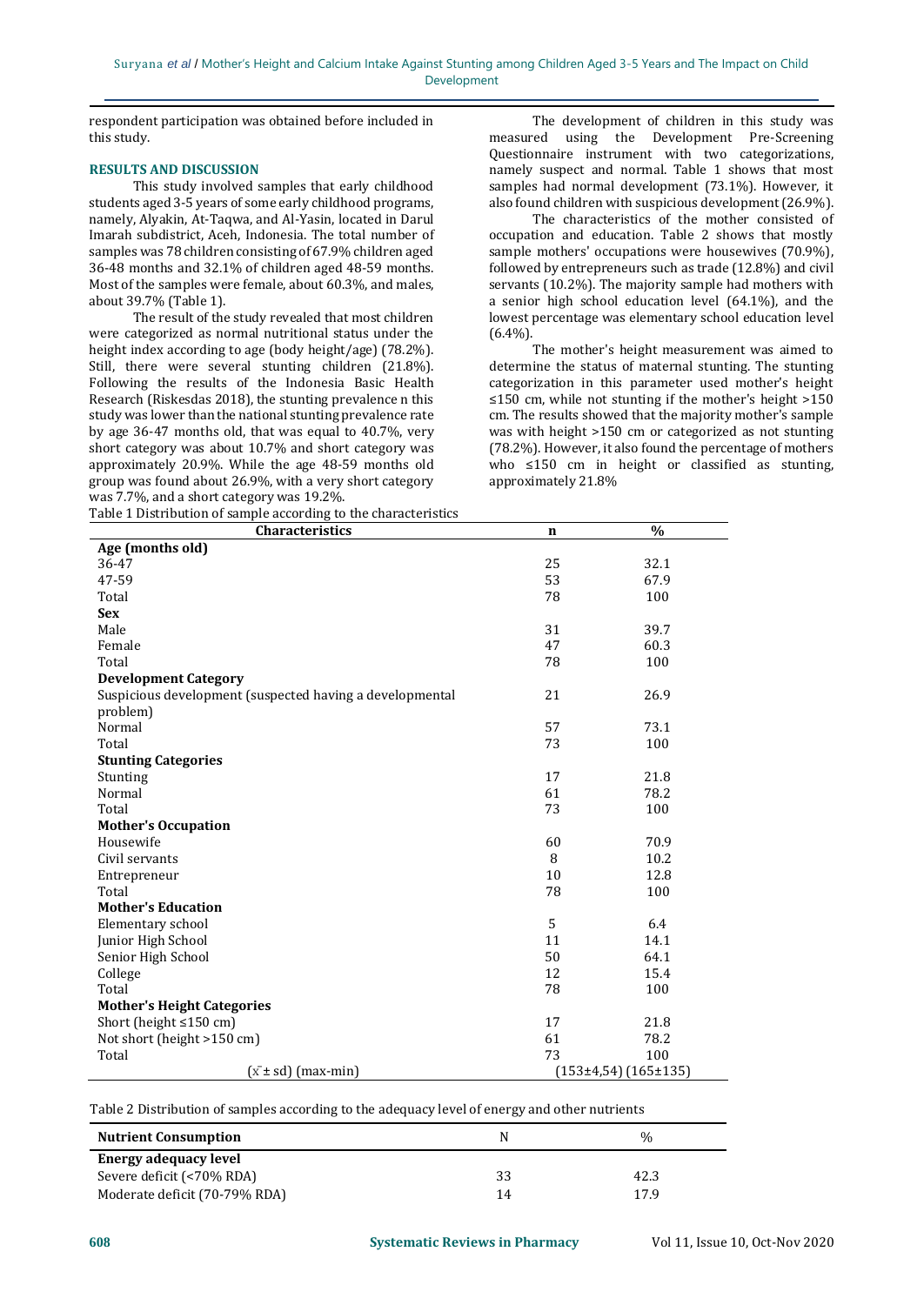|  | Suryana et al / Mother's Height and Calcium Intake Against Stunting among Children Aged 3-5 Years and The Impact on Child |  |             |  |  |  |  |
|--|---------------------------------------------------------------------------------------------------------------------------|--|-------------|--|--|--|--|
|  |                                                                                                                           |  | Development |  |  |  |  |

| <b>Nutrient Consumption</b>                                                          | N              | $\%$            |
|--------------------------------------------------------------------------------------|----------------|-----------------|
| Mild deficit (80-89% RDA)                                                            | $\overline{6}$ | 7.7             |
| Normal (90-119% RDA)                                                                 | 22             | 28.2            |
| Over (≥120% RDA)                                                                     | 3              | 3.8             |
| Total                                                                                | 78             | 100.0           |
| $(\bar{x} \pm sd)$ kcal<br>Protein adequacy level                                    |                | $78.2 \pm 22.0$ |
| Severe deficit (<70% RDA)                                                            | 20             | 17.6            |
| Moderate deficit (70-79% RDA)                                                        | 25             | 11.8            |
| Mild deficit (80-89 % RDA)                                                           | 6              | 7.7             |
| Normal (90-119% RDA)                                                                 | 15             | 19.2            |
| Over (≥120% RDA)                                                                     | $\overline{4}$ | 5.1             |
| Total                                                                                | 78             | 100.0           |
| $(\bar{x} \pm sd)$ g<br><b>Fat adequacy level</b>                                    |                | $99.5 \pm 33.5$ |
| Severe deficit (<70% RDA)                                                            | 24             | 30.8            |
| Moderate deficit (70-79% RDA)                                                        | 3              | 3.8             |
| Mild deficit (80-89% RDA)<br>Total<br>$(\bar{x} \pm sd)$ g<br>Calcium adequacy level | 12             | 15.4            |
| Defficient (<77% RDA)                                                                | 29             | 37.2            |
| Sufficient (≥77% RDA)                                                                | 49             | 62.8            |
| Total                                                                                | 78             | 100.0           |
| $(\bar{x} \pm sd) \mu g$<br>Zinc adequacy level                                      |                | $92.4 \pm 40.9$ |
| Defficient (<77% RDA)                                                                | 13             | 16.7            |
| Sufficient (≥77% RDA)                                                                | 65             | 83.2            |
| Total                                                                                | 78             | 100.0           |
| $(\bar{x} \pm sd)$ mg                                                                |                | $30.1 \pm 27.6$ |

## Table 3 Analysis of mothers' height against stunting

| <b>Characteristics of mother</b> | <b>Stunting</b> |               |        |               |       |      |       |               |  |
|----------------------------------|-----------------|---------------|--------|---------------|-------|------|-------|---------------|--|
| and children                     | Stunting        |               | Normal |               | Total |      | p     | 0R            |  |
|                                  | N               | $\frac{0}{0}$ | n      | $\frac{0}{0}$ | n     | $\%$ |       |               |  |
| Mothers' height categories       |                 |               |        |               |       |      |       |               |  |
| Short                            | 5.              | 31.3          | 11     | 68.8          | 16    | 100  | 0.047 | $4.0$ (1.05 – |  |
| Not short                        | 12              | 19.4          | 50     | 80.6          | 62    | 100  |       | 15.12         |  |
| Calcium intake                   |                 |               |        |               |       |      |       |               |  |
| Deficient                        |                 | 46.7          | 8      | 53.3          | 17    | 100  | 0.016 | 4.6 $(1.37 -$ |  |
| Sufficient                       | 10              | 15.9          | 53     | 84.1          | 61    | 100  |       | 15.69)        |  |

Chi-square test, significant α<5%

# Table 4 Analysis of Stunting against Child Development

| Incident of |          | Development |                          |      |    |               |       |              |
|-------------|----------|-------------|--------------------------|------|----|---------------|-------|--------------|
| stunting    | Suspects |             | <b>Normals</b><br>Totals |      |    | P.value       | 0R    |              |
|             | N        | $\%$        | n                        | $\%$ |    | $\frac{0}{0}$ |       |              |
| Stunting    | ⇁        | 41.1        | 10                       | 58.9 | 17 | 100           |       | $2.5(0.82 -$ |
| Normal      | 14       | 21.3        | 48                       | 78.7 | 62 | 100           | 0.121 | 8.11)        |

Chi-square test, significant  $\alpha$ <5%

Table 3 shows that most of the stunting children came from mothers with a height of less than 150 cm or stunting (31.4%), compared to non-stunting mothers (19.4%). Furthermore, the majority of normal children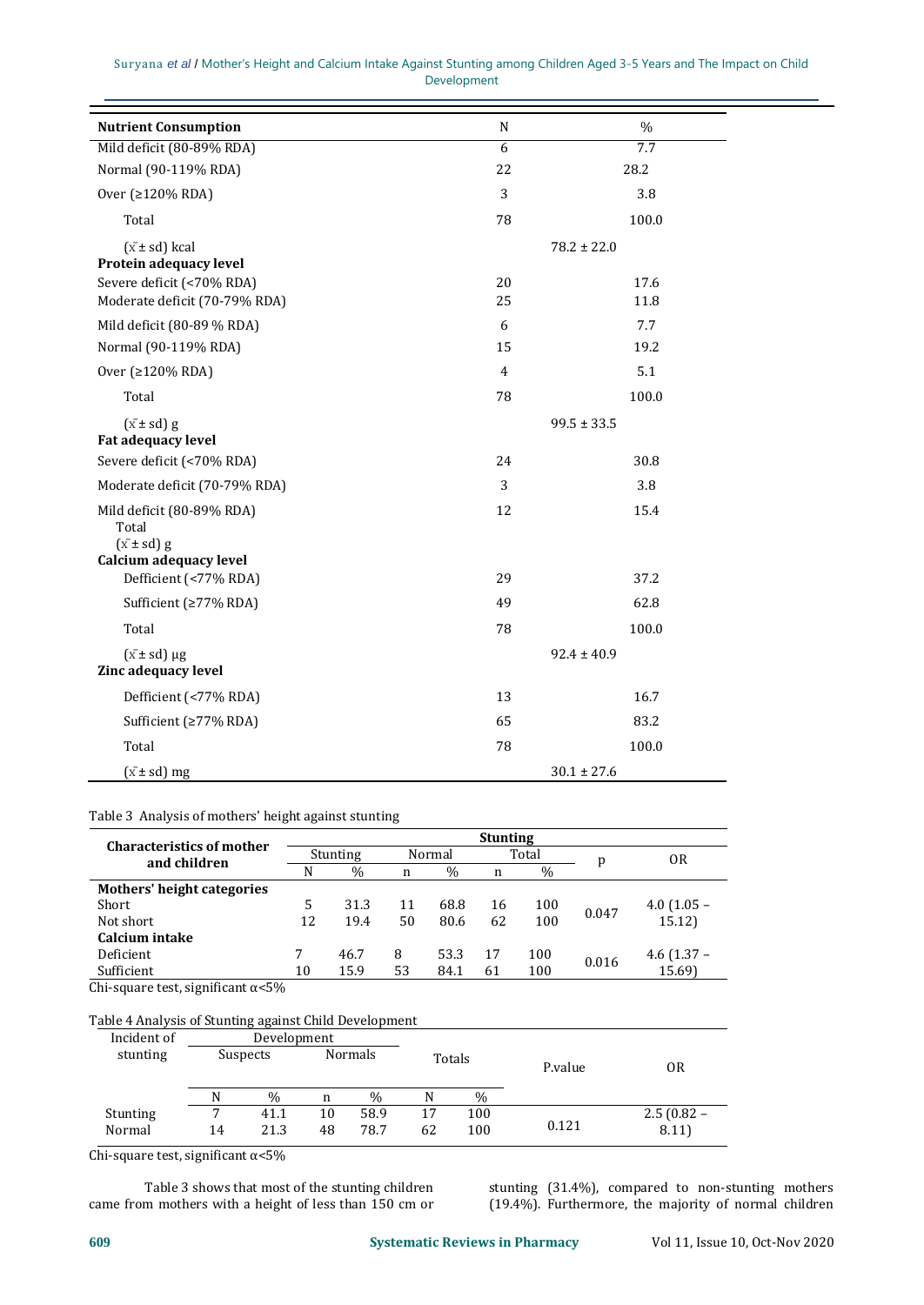come from mothers with height more than 150 cm or not stunting (80.6%), compared to stunting mothers (68.8%). The results of the chi-square analysis showed a significant correlation of maternal height against the stunting status of the sample in children aged 3-5 years (p <0.047) and OR  $= 4.0$  at 95% CI (1.05-15.12). These results indicated that children aged 3-5 years whose mother height ≤150 cm or stunting have a 4.0 times chance of experiencing stunting compared to children whose mother height <150 cm. This fact was consistent with the research of Addo et al. (2013), which found that maternal height influenced the linear growth during the growth period. These effects are likely involved both genetic and non-genetic factors, including intergenerational effects related to nutrition on child growth.

There is a theory that adult women with small bodies will be more likely to give birth of low birth weight baby, partly due to the size of pregnancy has an essential impact on a baby's weight. Children born with low weight will tend to experience a growth disorder during childhood. Thus, women born with low weight will tend to be a small adult woman (Kemenkes RI, 2014a). Babies born to mothers suffering from malnutrition or stunting, more likely to suffer from malnutrition and stunting as well. Thus, malnutrition pass one generation to the next (Bank, 2006).

Short mothers, even fathers are normal, may still have stunting children. Mothers who classified as stunting can increase the adverse risk to the fetus, newborns, and children (Kesehatan, 2010). Women whose height less than 145 cm or stunting are more at risk of having stunting children (Brief, 2010)*.* while several studies(Zottarelli et al., 2007), indicates that the mother's height <150 cm tends to have stunting children. The average maternal height in this study was 153 cm, minimum height was 135 cm, and the maximum height was 165 cm. Stunting mothers had more chance to have stunting children (31.3%), compared to mothers who were not stunting (19.4%). According to Indonesia Basic Health Research (Riskesdas) report, Indonesian women had an average height below 150 cm of 36.1% in 2007, and 35.1% in 2010 (Walker et al, 2007). The impact of genetic factors on the incidence of stunting about 20-30%, but the rest are environmental factors such as parenting, food, and nutritional intake (Setiawan, 2018).

The results of chi-square analysis showed a statistically significant effect on calcium intake against the stunting in children aged 3-5 years ( $p < 0.009$ ) and  $OR = 4.6$ at 95% CI (1.37-15.69). These results also revealed that children aged 3-5 years who less calcium intake had 4.6 times the chance to experience stunting compared to children who consumed sufficient calcium. Linear growth disorders occur mainly in the first 2 to 3 years of a child's life, which reflects the interaction among some factors, such as the lack of energy and nutrient intake, and infection.(R Martorell, L K Khan, 1994) Calcium has an essential role in the body, i.e., the formation of bones and teeth, and regulation of cell function in extracellular and intracellular fluids such as for nerve transmission, muscle contraction, blood clotting, and maintaining cell membrane permeability. Besides, calcium also regulates the work of hormones and known as a growth factor (Sunita, 2006).

Following the results of the correlation test between consumption of calcium food sources (milk, meat, fish, and nuts, or processed products) within a week showed that only milk food sources had a significant

correlation with the incidence of stunting in children aged 3-5 years. While other food sources, such as meat, fish, and nuts, did not show a significant relationship (p> 0.05).(Esfarjani et al., 2013) Many dairy components potentially affect linear growth in children are protein, calcium milk, and insulin-like growth factor-1 (IGF-1). IGF-1 understand well to involved in calcium and phosphate metabolism and contributes to osteoblast proliferation, differentiation, and matrix formation (Kelly et al., 2003). Micronutrient intake, particularly calcium, is one factor that influenced the incident of stunting in children under five years (Roberts and Stein, 2017; Stuijvenberg et al., 2015).

Failure of linear growth serves as a marker of various pathological abnormalities associated with decreased nerve development and cognitive function (Alam et al., 2020). Severe irreversible physical and neurocognitive damage that follows stunting poses a significant threat to human development (de Onis and Branca, 2016; Sokolovic et al., 2014). Stunting children have a low cognitive level until the age of eight, seen from the Peabody Picture Vocabulary Test and Cognitive Development Assessment quantitative tests (Tassew Woldehanna, Jere R. Behrman, 2017). Table 4 shows that the stunting affects suspicious trading was less than half (41.1%), while stunting with normal development conditions was more than half (58.9%). The condition of normal height children with suspected development was found lower (21.3%) compared to normal development (78.7%). The results of the analysis using the chi-square test did not reveal a significant impact on the incidence of stunting against the development of children aged 3-5 years (p <0.05). It means that the prevalence of stunting in children aged 3-5 years in this study did not influence the children's development. This study differs from the findings of Suryana et al. (2019) that found a correlation between the incidence of stunting with the development of pre-school children. The fact that there was no influence between the rate of stunting on the development of children aged 3-5 years in this study allegedly caused by other factors contributed effect to the development such as stimulation of parenting patterns provided by the family or neighborhood where the child lives. However, this factor was not examined in this study

# **CONCLUSION**

According to the results and discussion, it can be concluded that the prevalence of stunting in children of early childhood education program, aged 3-5 years was 21.7%. There was an impact between mothers' height and calcium intake against stunting in 3-5 years old children in early childhood education programs in Darul Imarah Sub-District, Aceh Besar District, Indonesia. Furthermore, the incidence of stunting in 3-5 years old children did not affect the child's development.

This study was limited by the cross-sectional design and the instruments used for child developmental measurement were not able to measure the development of children in early childhood education programs, take place in the research location. A good questionnaire should be developed according to the child's age development as a more valid and reliable tool.

#### ACKNOWLEDGMENT

Thanks to the Health Polytechnic of Health Ministry Aceh that providing research funds, also to the enumerators, and all participants involved in this research